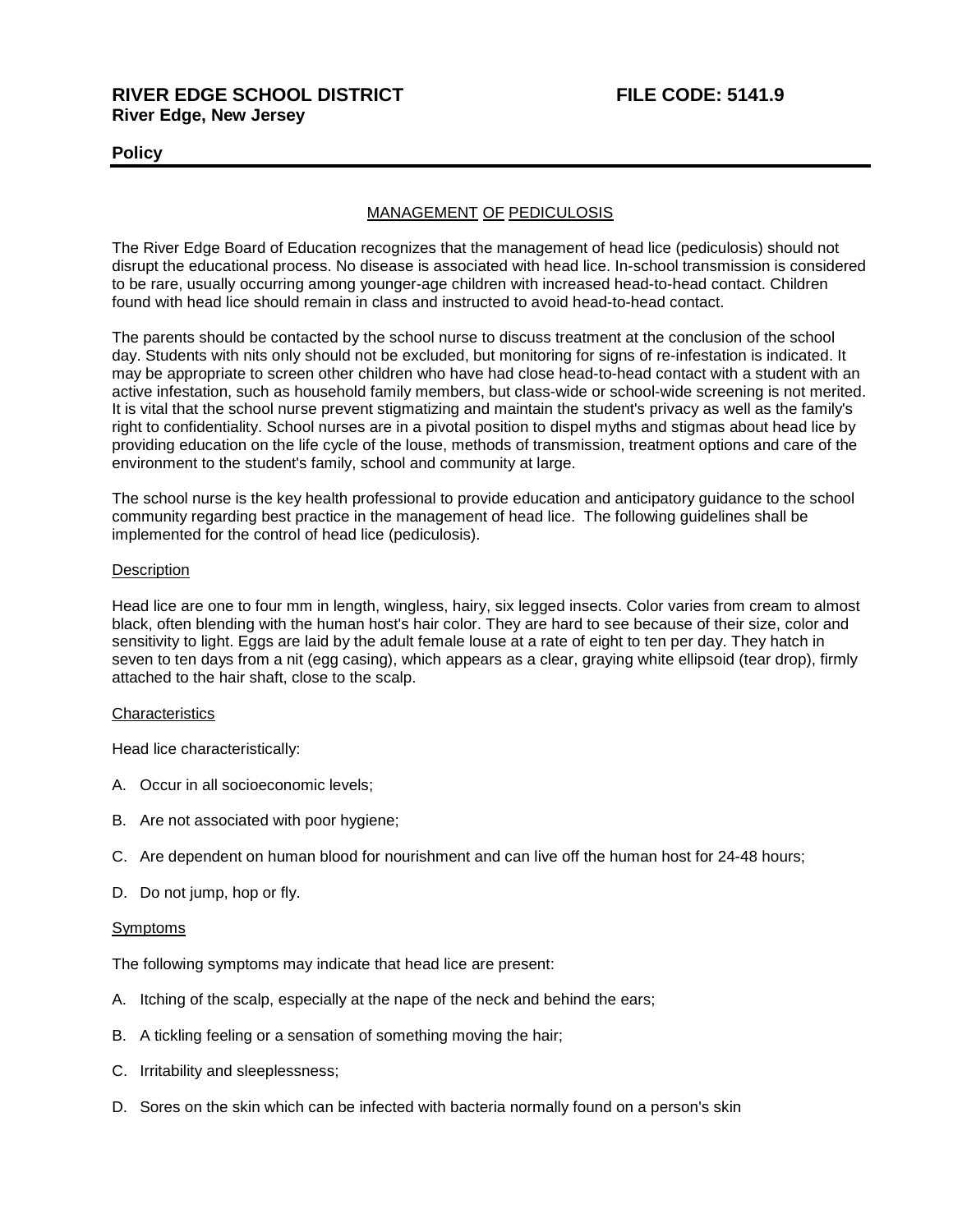# MANAGEMENT OF PEDICULOSIS (continued)

#### Mode of Transmission

To prevent the spread of a head lice infestation the following modes of transmission should be recognized and avoided:

- A. Direct head-to-head contact;
- B. Indirect contact including using infested combs, brushes, head phones, batting helmets, hats, barrettes, laying on infested sofa's, stuffed toys, pillows.

#### Screening Procedure

When a head lice infestation is suspected the following screening procedure may be used to verify that head lice are present:

- A. Directly inspect the hair and scalp using a good light source;
- B. Applicator sticks may be used to part the hair to detect the presence of crawling lice especially at the nape of the neck and behind the ears or "where it itches."

#### Recommended Treatment

The physician/health care provider should be consulted about which product to be used. The treatment should be administered by an adult and the directions on the box or prescription followed exactly. Some products require a second treatment in seven to ten days. Cream rinse or other hair products should be removed from the hair before applying the pediculicide.

There is little scientific evidence regarding the effectiveness of alternative treatments (e.g. occlusive agents, electric combs, herbal shampoos). Nit picking alone is not considered an effective treatment for head lice;

All recently worn clothing, hats, bedding, towels used by anyone having head lice can be washed in hot water (130 degrees) or dry cleaned. Personal care items such as combs, brushes, and hair clips should also be washed in hot water. Pillows and toys such as stuffed animals can be placed in a hot dryer for 30 minutes or in a sealed plastic bag for two weeks (from www.hsph.harvardeduc/headlicc.html and www.nasn.org).

#### Management of Head Lice

School nurses shall have the responsibility for implementing a prevention and control program for head lice in accordance with the following guidelines:

- A. Elementary nurses are encouraged to send home a letter and information about head lice in September to reduce the stigma of head lice and educate parents about head lice;
- B. Students who show symptoms of head lice should be screened by the school nurse:
	- 1. If no lice or nits (eggs) are found the child should be reassured and only be rescreened if needed in the nurse's judgment;
	- 2. If only nits and no lice are found the student should not be excluded and the following procedures shall be implemented:
	- 3. Parents should be notified and urged to monitor their child for an active infestation (live lice). Information sheets or other educational material may be sent home (for example see www.nasn.org/ToolsResources/**SCRATCHHeadLice**Resources);
	- 4. The nurse should monitor the child for live lice and be alert for the potential of head lice in close contacts.

Screening of entire classrooms or grade levels is not indicated.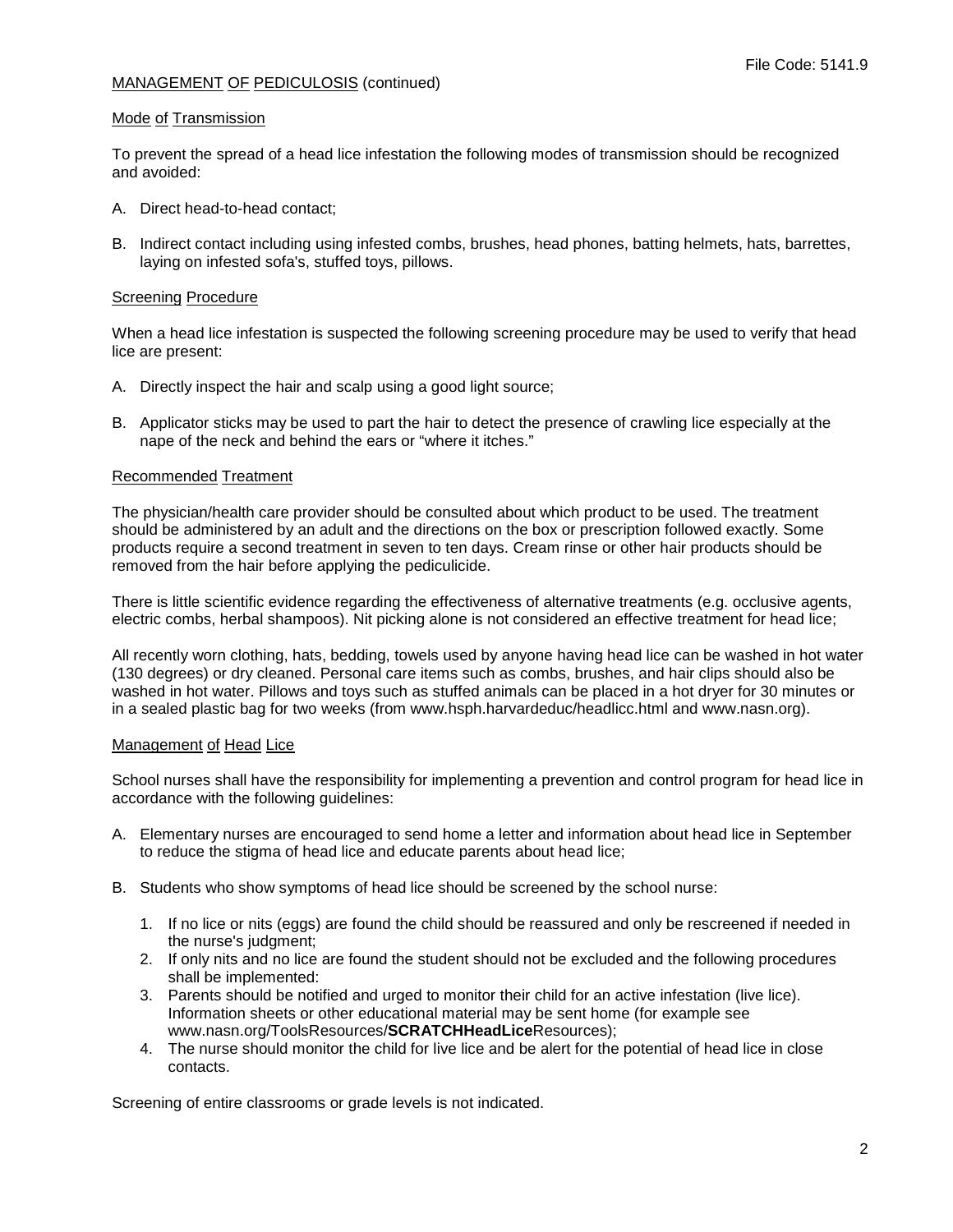# MANAGEMENT OF PEDICULOSIS (continued)

C. If live lice are found the child may remain in school for the remainder of that school day.

- 1. The student should be instructed to avoid head-to-head contact or sharing items that come in contact with his/her head and the following procedures shall be implemented:
- 2. Parents will be contacted by the school nurse. They will be instructed to contact their health care provider for advice on treatment of head lice;
- 3. Information sheets or other information may be sent home with the child ( for example see www.nasn.org/ToolsResources/**SCRATCHHeadLice**Resources);
- 4. Students will not be permitted to return to their classroom the next school day until they have been screened by the nurse and no active lice are found;
- 5. The nurse should monitor the child for live lice and be alert for the potential of head lice in close contacts.

Screening of entire classrooms and grade levels is not indicated.

NJSBA Review/Update: September 2017 Adopted:

Key Words

Lice, Head Lice, Nits, Eggs, Pediculosis, Nurse,

| <b>Legal References:</b> | N.J.S.A. 18A:40-3         | Lectures to teachers                                                                       |
|--------------------------|---------------------------|--------------------------------------------------------------------------------------------|
|                          |                           | N.J.S.A. 18A:48-7 et seq. Exclusion of pupils who are ill                                  |
|                          | N.J.S.A. 18A:40-8         | Exclusion of pupils whose presence is detrimental to health<br>and cleanliness             |
|                          | N.J.S.A. 26:4-4           | Notice to local board to control disease; proceeding to<br>compel action                   |
|                          | N.J.S.A. 26:4-6           | Prohibiting attendance of teachers or pupils                                               |
|                          | N.J.A.C. 6A:1.1 et seq.   | Bylaw for the State Board of Education                                                     |
|                          | N.J.A.C. 6A: 2.1 et seq.  | Commissioner                                                                               |
|                          | N.J.A.C. 8:52-7 et seq.   | Public health nursing                                                                      |
|                          | N.J.A.C. 8:57-1.3         | Reportable diseases                                                                        |
|                          | N.J.A.C. 8:57-1.6         | Reporting positive laboratory tests denoting diseases                                      |
|                          | N.J.A.C. 8:57-2.1 et seq. | Applicability; definition of AIDS, HIV infection, perinatal HIV<br>exposure, and CD4 count |
|                          | N.J.A.C. 8:61-1.1         | HIV services and definitions                                                               |
|                          |                           |                                                                                            |

www.nasn.org/ToolsResources/**SCRATCHHeadLice**Resources

| <b>Possible</b>                |              |                                                                |
|--------------------------------|--------------|----------------------------------------------------------------|
| <b>Cross References: *3516</b> |              | Safety                                                         |
|                                | *3542        | Food service                                                   |
|                                | $*4112.4$    | Employee health                                                |
|                                | *4131/4131.1 | Staff development; inservice education/visitations/conferences |
|                                | 4151.2       | Family illness/quarantine                                      |
|                                | *4212.4      | Employee health                                                |
|                                | 4251.2       | Family illness/quarantine                                      |
|                                | *5111        | Admission                                                      |
|                                | *5125        | Pupil records                                                  |
|                                | *5141        | Health                                                         |
|                                | $*5141.1$    | Accidents                                                      |
|                                | $*5141.2$    | <b>Illness</b>                                                 |
|                                | *5141.3      | Health examinations and immunizations                          |
|                                | *5141.4      | Child abuse and neglect                                        |
|                                | *5141.21     | Administering medication                                       |
|                                | *5142        | Pupil safety                                                   |